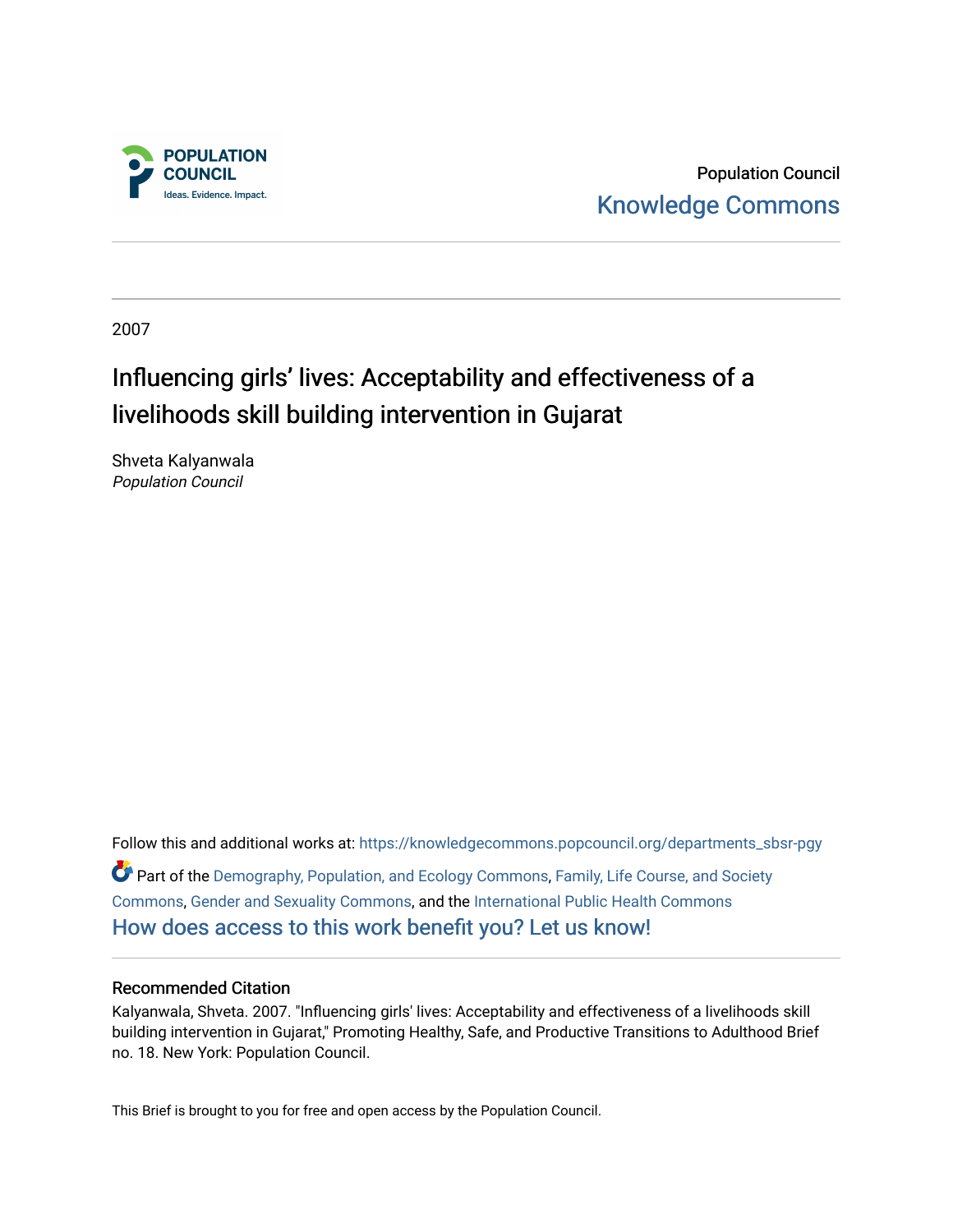# pro moti ng hea lthy, safe, and productive transitions<br>to adulthood

*Brief no. 18 Updated July 2007*

# Influencing girls' lives: Acceptability and effectiveness of a livelihoods skill building intervention in Gujarat

# Prepared by Shveta Kalyanwala

T here are 66 million adolescent females aged 13–19 in India. The lives of these girls are characterized by limited education, lack of economic and social opportunities, early marriage and childbearing, and limited influence on decisions affecting their lives. For example, although most of these girls were enrolled in school when they were younger, by ages 13–19 over half have discontinued schooling (Registrar General India 2001). Many are also married off early. Indeed, one fourth of girls aged 20–24 were married by age 15, and half by age 18 (IIPS and ORC Macro 2000). Moreover, their mobility, exposure to the outside world, and opportunities for wage earning are far more limited than is the case for their brothers (see, for example, Mensch, Bruce, and Greene 1998; Sebstad and Singh 1998; IIPS and ORC Macro 2000; Jejeebhoy and Sebastian 2003; Sebastian, Grant, and Mensch 2004). As adolescent girls make the transition to adulthood, their life options—social, economic, and personal—are defined by gender-based expectations that severely limit their opportunities.

Although a number of programs in India have aimed to empower adolescent girls, such programs have largely focused on enhancing life skills and awareness. Programs to address women's social and economic disadvantages have been more broadly cast, yet most focus exclusively on adult women. To respond to the absence of programs devoted specifically to the social and economic empowerment of adolescent girls and young women, the Population Council formed a partnership with the Self-Employed Women's Association (SEWA) in Gujarat, a leading nongovernmental organization that has been working with poor self-employed women for more than 30 years. SEWA develops, organizes, and promotes a range of women's economic organizations, including cooperatives, savings and credit



*The SEWA pilot project provides a rare opportunity for adolescent girls in rural India to gain practical knowledge and livelihood skills.*

associations, and social security organizations in urban and rural areas. SEWA established and runs a bank for selfemployed women, negotiates with authorities for minimum wages, and provides vendors with licenses, identity cards, and a workplace.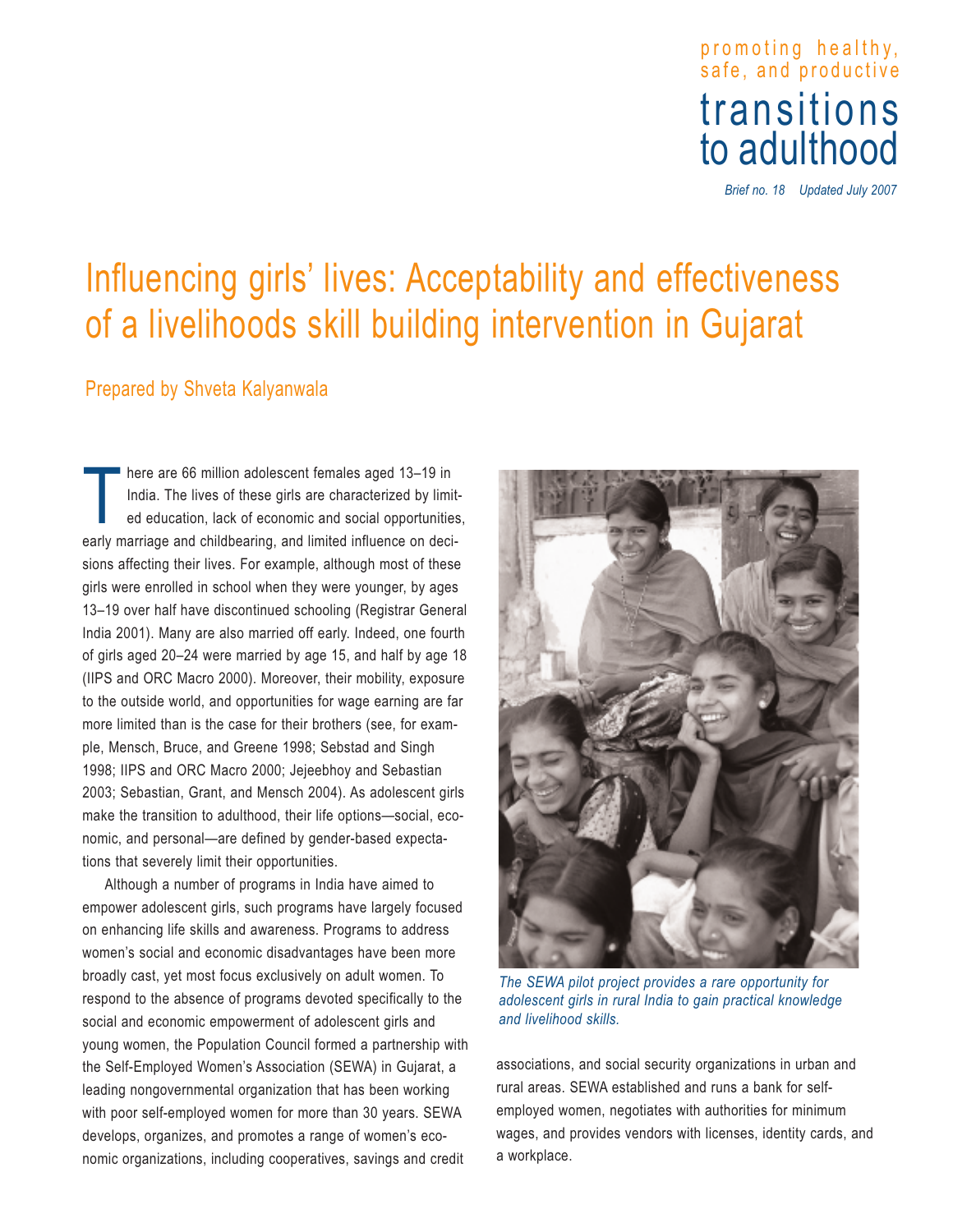To address the demand among older SEWA members for opportunities (especially education and vocational training) for their daughters, hitherto not included in the association's activities, SEWA's leadership assessed the need for a specific program for adolescent girls. This project encompassed two closely related efforts: a pilot project extending SEWA's work to young girls, focusing on livelihoods and aspects of reproductive health; and an examination of savings patterns, preferences, and barriers for girls and young women.

## **Developing adolescent girls' livelihood skills and expanding their world**

The Population Council and SEWA jointly undertook an intervention research project in the Ahmedabad and Vadodara districts of Gujarat intended to build the livelihood skills and expand the agency of rural adolescent girls. The aims of the pilot project included increasing girls' negotiating power in public and private arenas, expanding their knowledge and skills, and encouraging positive reproductive and sexual health.

As elsewhere in India, there is a strong concern in these communities for girls' safety and reputation. Thus, prior to initiating the project, views of women and adolescents in intervention villages were sought to ensure acceptability of the program.

Village-level girls' groups called *kishori mandals* were formed during the period 2002–04 in 30 villages in each district, attracting a total membership of about 750 girls. Participants were mostly unmarried and included in-school and out-of-school girls and daughters of both SEWA members and non-members. Groups ranged in size from 15 to 30 girls and met three to four times per week (for about two hours each time) under the supervision of trained group coordinators, or *sahayikas*. The sahayikas were typically young, literate women drawn from each community. They were responsible for coordinating group activities and acting as mentors.

The intervention was delivered through these mandals for approximately 18 months (for a total of 460 to 625 hours over the course of the intervention). The groups provided girls a socially legitimate and safe space in which to meet, develop peer networks, and have fun (singing and sports were often included), as they received the intervention's three core offerings: training for adulthood, broadening horizons, and learning vocational skills.

#### *Providing basic training for adulthood*

Through a mix of participatory discussions and training, the groups aimed to foster agency and the skills girls need for rural life and in their personal lives. Training included sessions on new agricultural technologies, forestry, nursery cultivation, and animal husbandry, as well as sessions on health and savings. Leadership development training was part of regular mandal activities,

as was a "book club" approach to promoting girls' ability to articulate their opinions, engage in discussions, and think critically. Readings from *Akashganga*, a magazine developed by and for adolescent girls, were chosen to correspond with the girls' interests and provide a focal point for group discussion.

#### *Broadening girls' horizons through exposure visits*

The sahayikas took mandal members on visits aimed at exposing the girls to a world beyond their own villages and increasing their self-confidence. Trips were taken to visit milk cooperatives, a SEWA bank, the SEWA video and documenting unit, places of historical interest, local universities, and technical institutions.

#### *Teaching vocational skills*

A key feature of the intervention was to expand livelihood opportunities for adolescent girls. Before the training was initiated, mandal members were asked which vocational skills they would like to learn. Several were counseled to seek nontraditional skills. Based on the girls' requests, vocational training was provided primarily in traditional areas such as tailoring and embroidery, but also in areas not traditional for rural females, such as computer programming and hospital attendant certification.

#### *Effects of the program: "Now I can do all that"*

The Population Council, in collaboration with SEWA's research wing, evaluated the effectiveness of the intervention. Baseline and endline assessments were conducted among girls in the first two cohorts (2002 and 2003) of the program. The girls were surveyed prior to joining the mandal (baseline) and in 2004 at the conclusion of the intervention.

A pre-intervention survey conducted among the third (2004) cohort served as a control group at endline. This design provided comparable pre- and post-intervention data and allowed for comparisons between girls who, in mid-2004, had and had not participated in the intervention. In addition, in order to enhance knowledge of the different experiences of the girls, in-depth interviews were conducted with 60 girls following the completion of the endline survey.

Although the evaluation findings are mixed, they suggest that a livelihoods intervention program is acceptable to adolescents and their parents, that it can be implemented in rural settings, and that participation in livelihoods interventions can enhance personal agency among adolescent girls in traditional settings. With the exception of mobility, all of the study's indicators used to gauge girls' agency—decisionmaking, self-esteem, social skills, gender role attitudes, attitudes toward wife-beating, reproductive health awareness, and familiarity with safe spaces for girls to assemble—increased significantly among adolescents who participated regularly in group activities. ("Regular participation," defined as daily or near daily attendance throughout the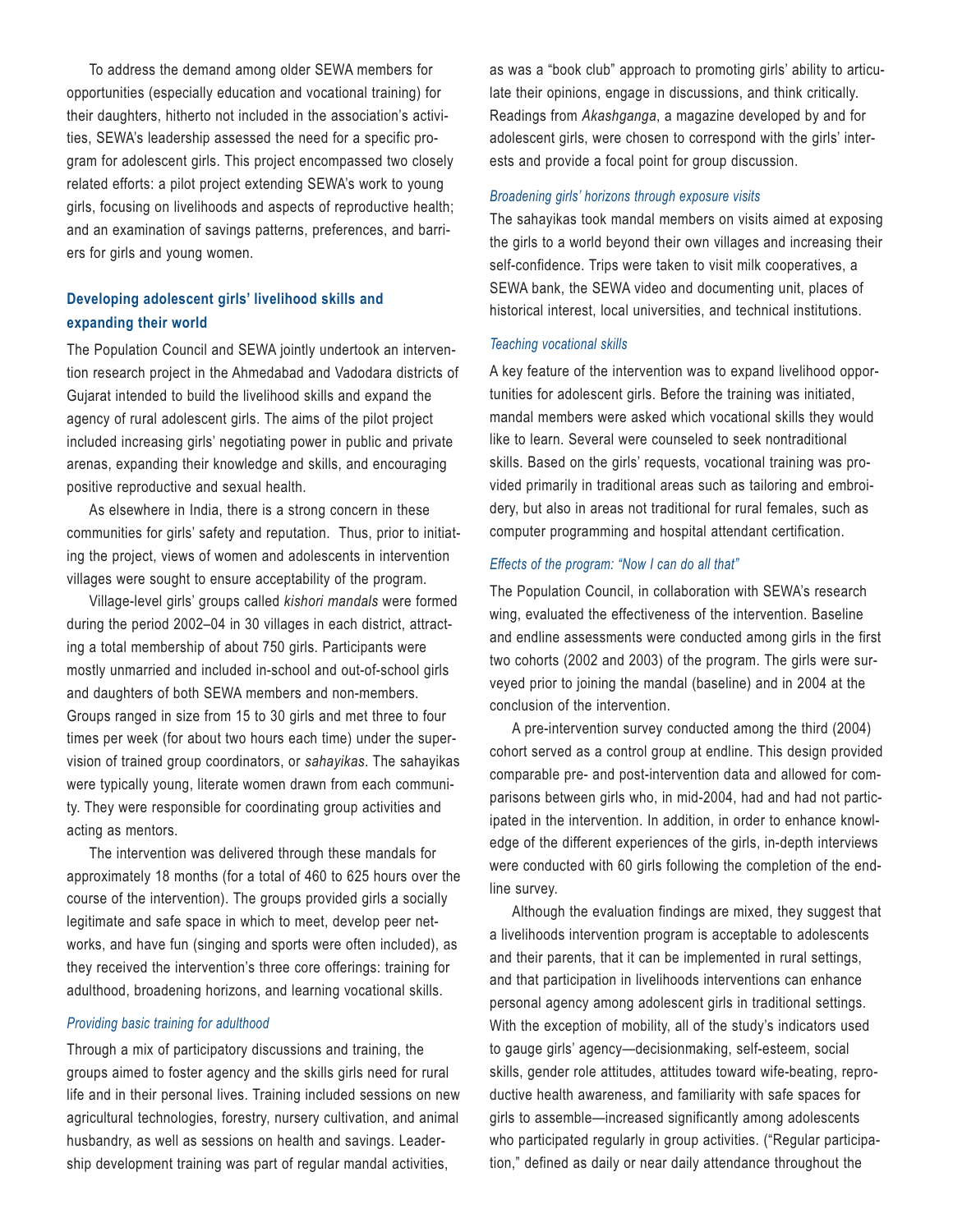

*SEWA's mandal members cultivate peer networks, develop self-esteem, and have fun.*

intervention period, was reported by 45 percent of the girls.) Adolescents who participated regularly reported significantly higher scores on each of these indicators than did those in the control group and those from the intervention group whose attendance was irregular. In-depth interviews corroborated these findings. As one girl from the Bodeli district reported, "Now I have the *himmat* [courage] to talk to my father. I can now also talk to the *Sarpanch* [village head]. Earlier I could not talk with anyone." A girl from Ahmedabad explained: "I can stand up and read. I could not talk in front of any of the women who came to the mandal. Now I can do all that." The adolescents universally appreciated the opportunities to meet in a sanctioned space on a regular basis, visit new places, learn about life outside the village, and learn a vocational skill.

# **Savings schemes for girls: Experience, content, and potential**

Adolescent girls (those under 18) are entitled to hold bank accounts only if they are held jointly with an adult. SEWA does not currently implement programs that encourage opportunities for saving among adolescent girls. However, adult SEWA members may include their daughters or daughters-in-law in SEWA's savings programs.

Given SEWA's extensive experience providing financial services for women, a logical extension of a SEWA adolescent livelihoods program would be to offer savings options. The potential among young females to enhance their control over resources through savings and the use of other financial products in formal and informal banking institutions, however, has rarely been addressed through research or programs, in India or elsewhere. Available evidence suggests that most girls have access to money from wages, gifts, or pocket money, and that although

girls are more likely to save than boys, they are less likely to save in banks (Sebastian, Grant, and Mensch 2004). The Council and SEWA thus jointly undertook a separate but related inquiry that aimed to better understand the perceptions and experiences of adolescent girls with regard to savings.

The research was undertaken among married and unmarried adolescent girls and young women in three settings in Gujarat: an urban district (Ahmedabad), a well-developed rural district (Kheda), and a poorly developed rural district (Banaskantha). Data were obtained through in-depth interviews with 76 adolescent girls and young women 13–25 years of age who hold a savings account with SEWA either individually (ages 18–25) or jointly (younger than 18) through their mother's or mother-in-law's affiliation with the association. A quota sampling strategy was adopted to select study participants based on age, religion, and (in Ahmedabad) type of account held. Interviews with these girls explored savings patterns, the extent of participation in and barriers to savings, the degree of autonomy in use of savings, and girls' perceptions and experience with their accounts.

The findings suggest that almost all young people in these resource-poor settings have access to money through wages or gifts. Moreover, girls and young women understand the importance of savings. Although respondents were chosen because they already held a SEWA savings account, the interviews reveal that the accounts are not sources of empowerment. In most instances the girls and young women are passive cosigners who have little or no control over their accounts. They were granted limited decisionmaking authority and exercised little control over economic resources. Young females were only superficially involved in opening their own accounts and rarely played an independent role in operating the account or in drawing loans. Mothers, fathers, and husbands tended to be the main decisionmakers.

The active and arguably most empowering elements of having a savings account—selecting a type of account, operating the account, going to the bank, and deciding on how savings will be used—were not part of the savings experience of most girls. Some of the respondents (in general, the older, urban, and better-educated females) did display control and awareness of their own accounts. These young women were more likely than others to be familiar with banking procedures, to have family support for controlling their accounts, and to have specific goals for which they proposed to use their savings. Notably, among those few respondents who were aware of the different types of savings accounts available, all argued for schemes that offered greater control (e.g., individual rather than joint accounts) and flexibility (e.g., permitting small deposits and flexible scheduling of deposits).